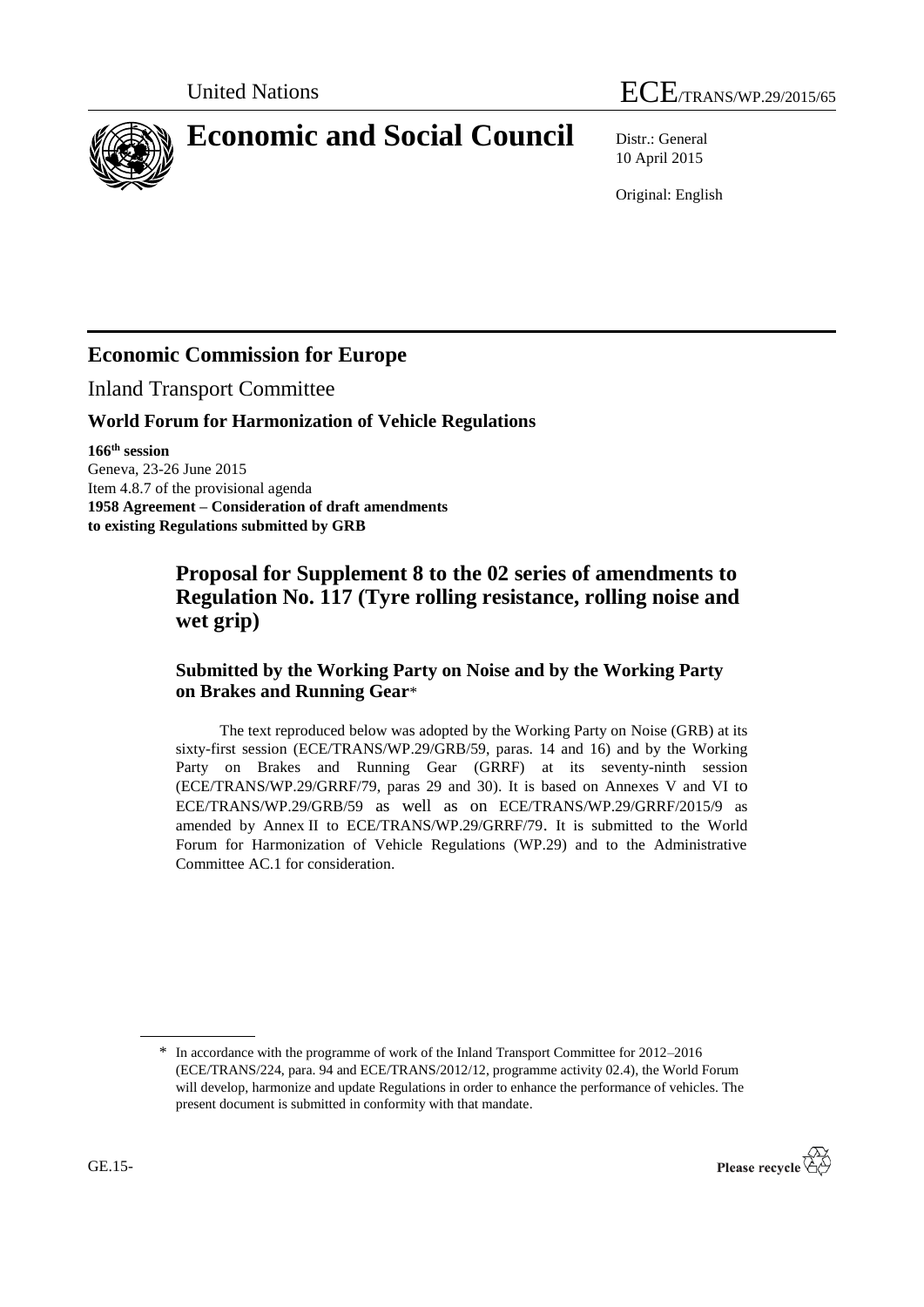*Insert new paragraph 12.8.*, to read:

"12.8. Until 13 February 2019 (60 months after the entry into force of Supplement 4 to the 02 series of amendments of this Regulation) Contracting Parties applying this Regulation may continue to grant type approvals according to the 02 series of amendments to this Regulation, based on the provisions of Annex 4 to this Regulation."

*Annex 3, paragraph 2.1., second indent,* amend to read:

 $"2.1.$ 

The test track shall be such that the conditions of a free sound field between the sound source and the microphone are attained to within 1 dB(A). These conditions shall be deemed to be met if there is no large sound reflecting objects, such as fences, rocks, bridges or building within 50 m of the centre of the measuring section. The surface of the test track and the dimensions of the test site shall be in accordance with ISO 10844:2014. Until the end of the period indicated in paragraph 12.8. of this Regulation the specifications for the test site may be in accordance with Annex 4 to this Regulation.

…"

*Annex 3, Appendix 1, Part 2, item 3.1.,* replace "ISO 10844:2011" with "ISO 10844:2014".

*Annex 4, the title, footnote 1,* replace "paragraph 12.8." with "paragraph 12.9."

*Annex 6,* 

*Appendix 1, paragraph 4*, *subparagraph (d)* amend to read:

- "4. Control accuracy
	- …
	- (d) Time:
		- (i)  $\pm 0.02$  s for the time increments specified in Annex 6, paragraph 3.5.(b) for the data acquisition in the deceleration method in ∆ω/∆t form;
		- (ii)  $\pm 0.2$  per cent for the time increments specified in Annex 6, paragraph 3.5.(a) for the data acquisition in the deceleration method in dω/dt form;
		- (iii)  $\pm 5$  per cent for the other time durations specified in Annex 6."

*Appendix 1, paragraph 5,* amend to read:

"5. Instrumentation accuracy

The instrumentation used for readout and recording of test data shall be accurate within the tolerances stated below:

| Parameter          | Load Index $\leq$ 121                      | Load Index $>$ 121                         |
|--------------------|--------------------------------------------|--------------------------------------------|
| Tyre load          | $\pm 10$ N or $\pm 0.5$ % <sup>(a)</sup>   | $\pm 30$ N or $\pm 0.5$ % <sup>(a)</sup>   |
| Inflation pressure | $\pm 1$ kPa                                | $\pm 1.5$ kPa                              |
| Spindle force      | $\pm 0.5$ N or $\pm 0.5$ % <sup>(a)</sup>  | $\pm 1.0$ N or $\pm 0.5$ % <sup>(a)</sup>  |
| Torque input       | $\pm 0.5$ Nm or $\pm 0.5$ % <sup>(a)</sup> | $\pm 1.0$ Nm or $\pm 0.5$ % <sup>(a)</sup> |